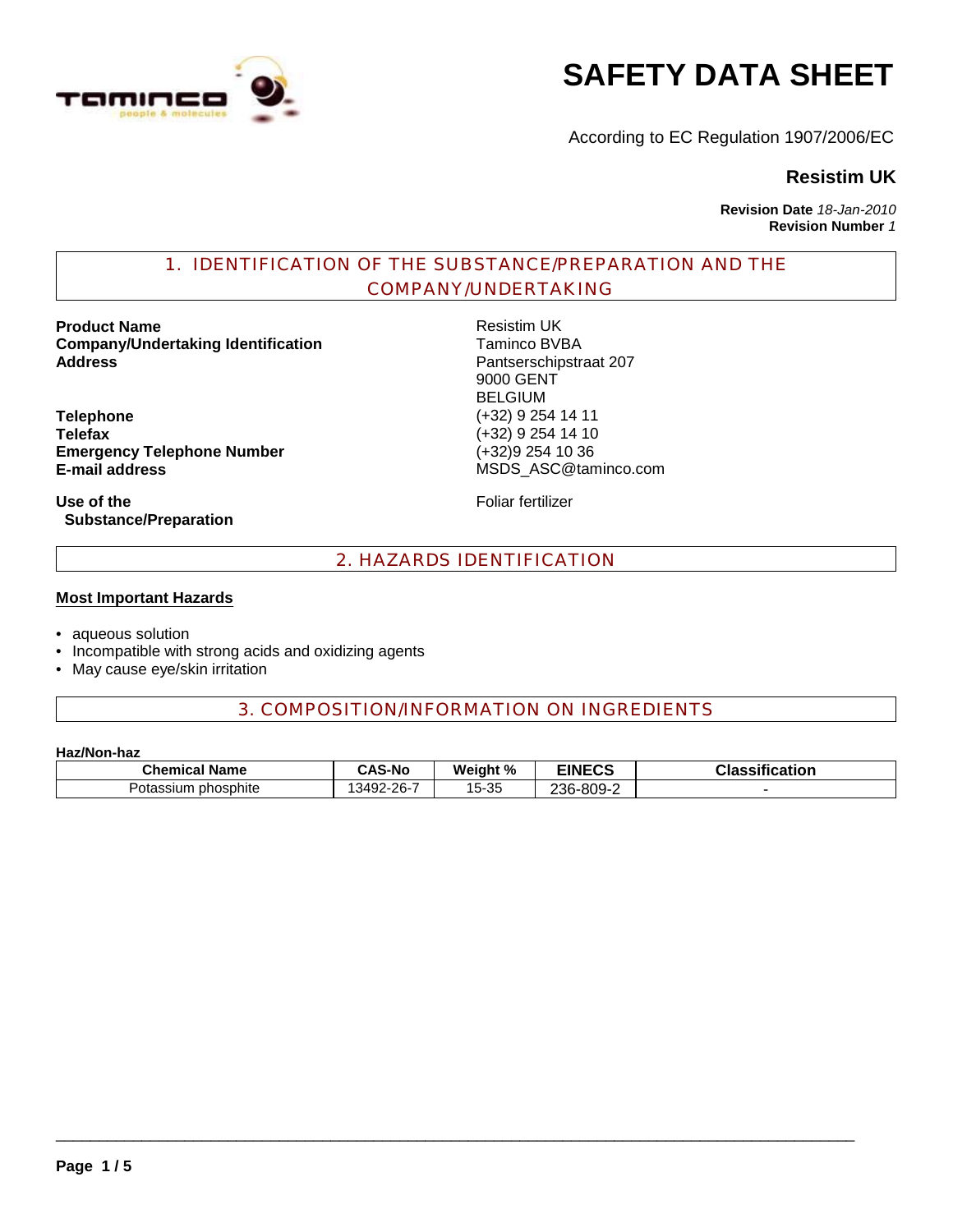## 4. FIRST AID MEASURES

 $\_$  ,  $\_$  ,  $\_$  ,  $\_$  ,  $\_$  ,  $\_$  ,  $\_$  ,  $\_$  ,  $\_$  ,  $\_$  ,  $\_$  ,  $\_$  ,  $\_$  ,  $\_$  ,  $\_$  ,  $\_$  ,  $\_$  ,  $\_$  ,  $\_$  ,  $\_$  ,  $\_$  ,  $\_$  ,  $\_$  ,  $\_$  ,  $\_$  ,  $\_$  ,  $\_$  ,  $\_$  ,  $\_$  ,  $\_$  ,  $\_$  ,  $\_$  ,  $\_$  ,  $\_$  ,  $\_$  ,  $\_$  ,  $\_$  ,

| <b>General Advice</b>               | • If symptoms persist, call a physician<br>• Show this safety data sheet to the doctor in attendance                                                                                                                         |
|-------------------------------------|------------------------------------------------------------------------------------------------------------------------------------------------------------------------------------------------------------------------------|
| <b>Inhalation</b>                   | • Move to fresh air                                                                                                                                                                                                          |
| <b>Eye Contact</b>                  | • Contact with eyes may cause irritation<br>• Rinse immediately with plenty of water, also under the eyelids, for at least 15 minutes                                                                                        |
| <b>Skin Contact</b>                 | • IF ON SKIN (or hair): Remove/Take off immediately all contaminated clothing. Rinse skin<br>with water/shower                                                                                                               |
| Ingestion                           | • Clean mouth with water and afterwards drink plenty of water<br>• Do not induce vomiting<br>• If a person vomits when lying on his back, place him in the recovery position<br>• Keep at rest<br>• Obtain medical attention |
|                                     | <b>5. FIRE-FIGHTING MEASURES</b>                                                                                                                                                                                             |
| <b>Suitable Extinguishing Media</b> | $\bullet$ foam<br>water spray                                                                                                                                                                                                |

- carbon dioxide (CO2)
- or
- Dry powder

| <b>Extinguishing media which must not •</b> No information available |                                                                   |
|----------------------------------------------------------------------|-------------------------------------------------------------------|
| be used for safety reasons                                           |                                                                   |
| <b>Specific methods</b>                                              | • If without risk, remove unopened packages from exposure to fire |

- Use water spray to cool unopened containers
- **Special protective equipment for fire-** Fire-fighting measures **fighters**
	- Personal protection through wearing a tightly closed chemical protection suit and a selfcontained breathing apparatus

**Specific hazards** • In case of fire hazardous decomposition products may be produced such as

- Flammable gases
- Hydrogen
- 6. ACCIDENTAL RELEASE MEASURES
- **Personal Precautions** Wear suitable protective equipment • When using, do not eat, drink or smoke • Avoid contact with the skin and the eyes • Ensure adequate ventilation **Environmental Precautions** • Prevent further leakage or spillage

- **Methods for Clean-up** Flush with plenty of water
	- Absorb spill with inert material (e.g. dry sand or earth), then place in a chemical waste container
	- Evacuate personnel to safe areas

• Prevent product from entering drains

## 7. HANDLING AND STORAGE

 $\_$  ,  $\_$  ,  $\_$  ,  $\_$  ,  $\_$  ,  $\_$  ,  $\_$  ,  $\_$  ,  $\_$  ,  $\_$  ,  $\_$  ,  $\_$  ,  $\_$  ,  $\_$  ,  $\_$  ,  $\_$  ,  $\_$  ,  $\_$  ,  $\_$  ,  $\_$  ,  $\_$  ,  $\_$  ,  $\_$  ,  $\_$  ,  $\_$  ,  $\_$  ,  $\_$  ,  $\_$  ,  $\_$  ,  $\_$  ,  $\_$  ,  $\_$  ,  $\_$  ,  $\_$  ,  $\_$  ,  $\_$  ,  $\_$  ,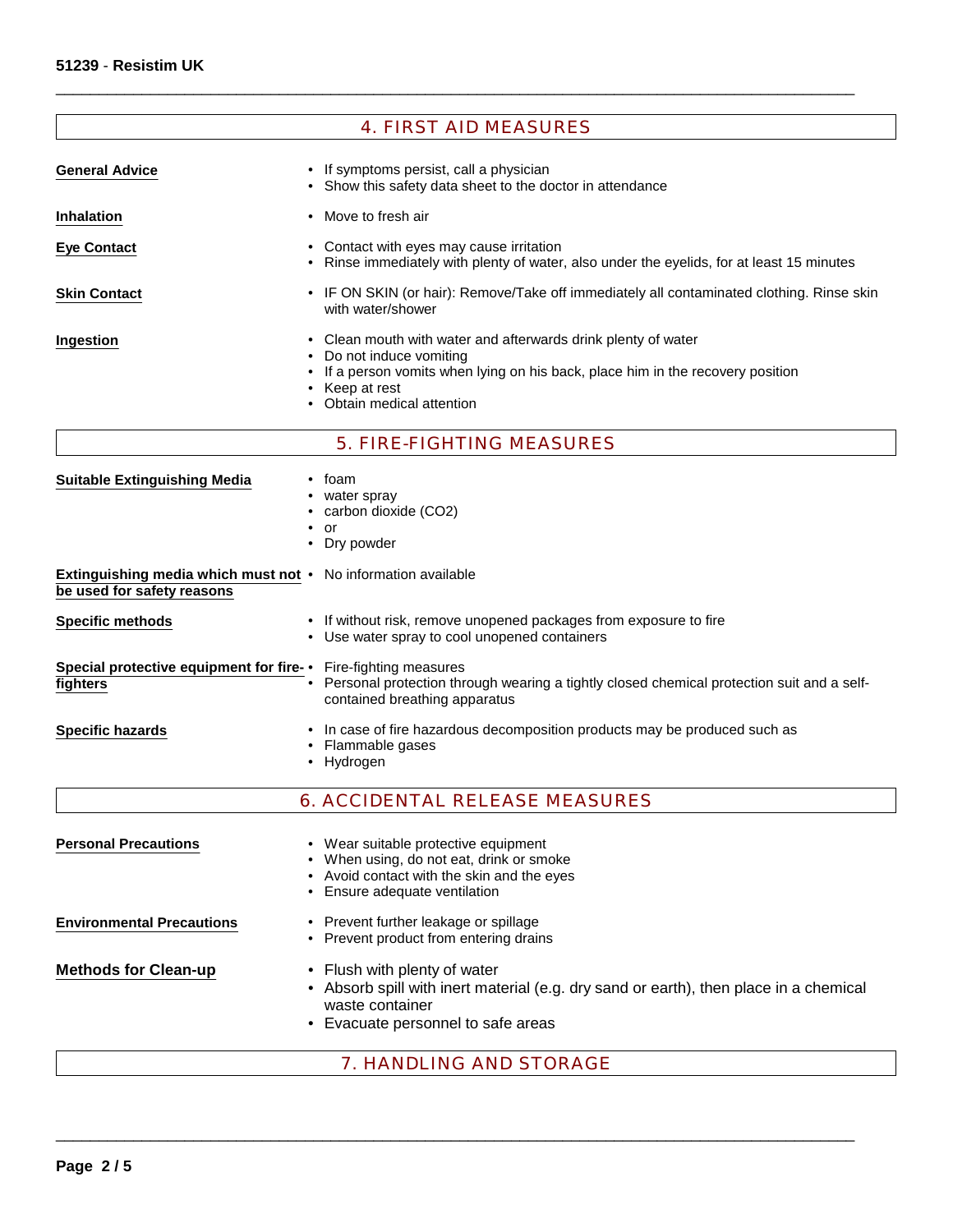| <b>7. HANDLING AND STORAGE</b>                                        |                                                                                                                                                                                                                                                                              |  |  |
|-----------------------------------------------------------------------|------------------------------------------------------------------------------------------------------------------------------------------------------------------------------------------------------------------------------------------------------------------------------|--|--|
| <b>Storage</b>                                                        |                                                                                                                                                                                                                                                                              |  |  |
| <b>Technical measures/Precautions •</b> Keep container tightly closed | • Store in original container<br>• Specified Class 1 Substances PRTR                                                                                                                                                                                                         |  |  |
| Incompatible products                                                 | • Do not store near acids<br>• Do not store together with oxidizing agents                                                                                                                                                                                                   |  |  |
| <b>Handling</b>                                                       |                                                                                                                                                                                                                                                                              |  |  |
| <b>Safe Handling Advice</b>                                           | • Handle in accordance with good industrial hygiene and safety practice<br>• SY1 - Wear overall, boots and gloves while handling or applying the product<br>• SY8 - Wash your hands and uncovered parts of the body before eating, drinking or<br>smoking and after spraying |  |  |

 $\_$  ,  $\_$  ,  $\_$  ,  $\_$  ,  $\_$  ,  $\_$  ,  $\_$  ,  $\_$  ,  $\_$  ,  $\_$  ,  $\_$  ,  $\_$  ,  $\_$  ,  $\_$  ,  $\_$  ,  $\_$  ,  $\_$  ,  $\_$  ,  $\_$  ,  $\_$  ,  $\_$  ,  $\_$  ,  $\_$  ,  $\_$  ,  $\_$  ,  $\_$  ,  $\_$  ,  $\_$  ,  $\_$  ,  $\_$  ,  $\_$  ,  $\_$  ,  $\_$  ,  $\_$  ,  $\_$  ,  $\_$  ,  $\_$  ,

## 8. EXPOSURE CONTROLS / PERSONAL PROTECTION

## **Occupational exposure controls**

## **Exposure limits**

| <b>Chemical</b><br>Name          | 8851<br>ъ⊨<br>1 – 1<br>---- | . .<br>--      |
|----------------------------------|-----------------------------|----------------|
| -<br>phosphite<br>OI'a<br>ישוכנ. | listec<br>NOL               | listeo<br>INO1 |

# **Personal Protective Equipment**

| <b>Eye/face Protection</b>    | • Chemical resistant goggles must be worn                                                                          |
|-------------------------------|--------------------------------------------------------------------------------------------------------------------|
| <b>Hand Protection</b>        | • Rubber gloves<br>• PVC disposable gloves                                                                         |
| <b>Respiratory Protection</b> | • No special precautions required                                                                                  |
| <b>Skin Protection</b>        | • SY1 - Wear overall, boots and gloves while handling or applying the product                                      |
|                               | Environmental exposure controls • Local authorities should be advised if significant spillages cannot be contained |

# 9. PHYSICAL AND CHEMICAL PROPERTIES

 $\_$  ,  $\_$  ,  $\_$  ,  $\_$  ,  $\_$  ,  $\_$  ,  $\_$  ,  $\_$  ,  $\_$  ,  $\_$  ,  $\_$  ,  $\_$  ,  $\_$  ,  $\_$  ,  $\_$  ,  $\_$  ,  $\_$  ,  $\_$  ,  $\_$  ,  $\_$  ,  $\_$  ,  $\_$  ,  $\_$  ,  $\_$  ,  $\_$  ,  $\_$  ,  $\_$  ,  $\_$  ,  $\_$  ,  $\_$  ,  $\_$  ,  $\_$  ,  $\_$  ,  $\_$  ,  $\_$  ,  $\_$  ,  $\_$  ,

## **General Information**

| <b>Physical State</b> | Aqueous   |
|-----------------------|-----------|
|                       | Liquid    |
| Color                 | Colorless |
| Odor                  | mild      |
|                       |           |

# **Important Health Safety and Environmental Information**

| <b>Boiling Point/Range</b> | No data available |  |  |
|----------------------------|-------------------|--|--|
| <b>Flash Point</b>         | No data available |  |  |
| <b>Viscosity</b>           | Not applicable    |  |  |
| Vapor Pressure             | No data available |  |  |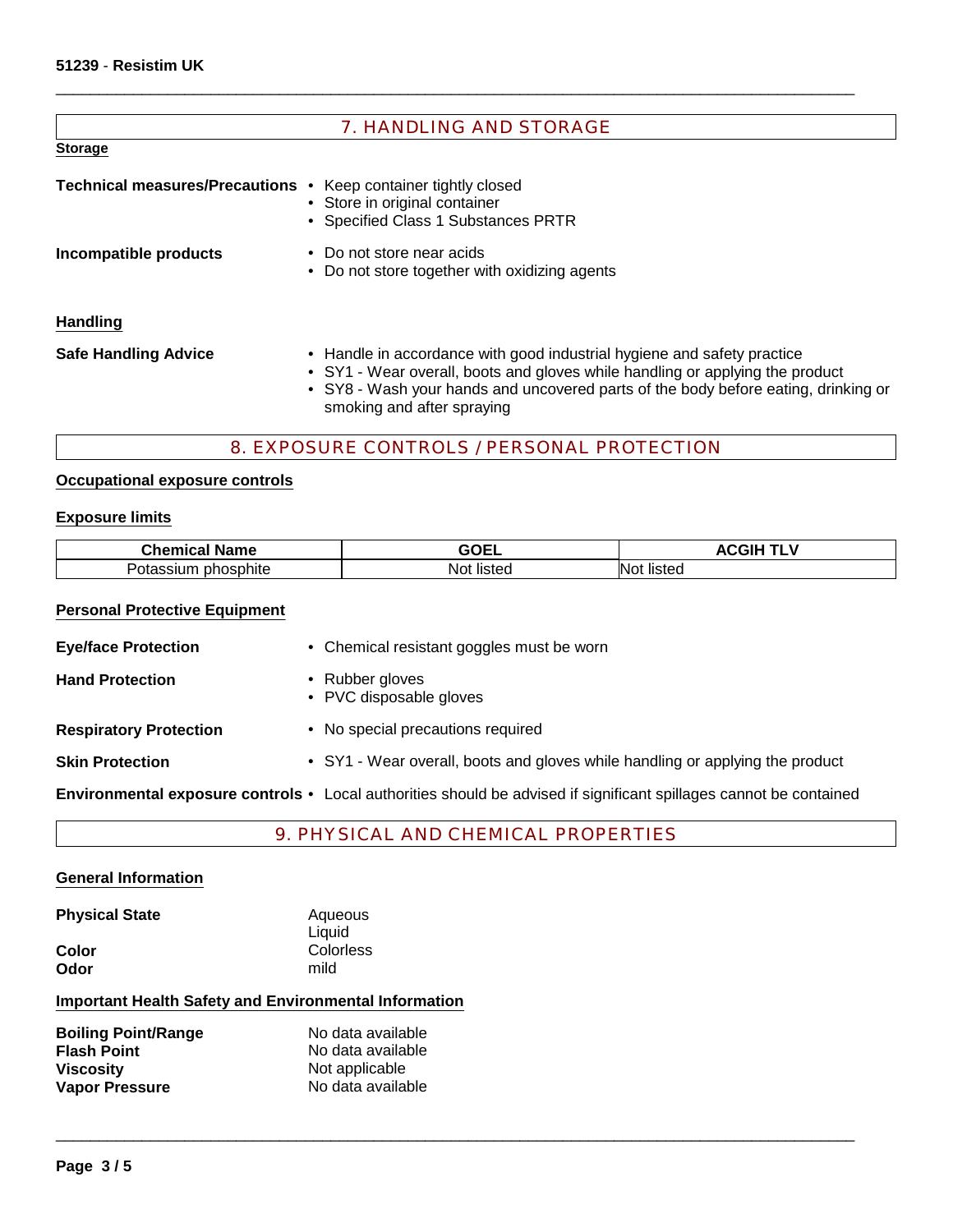| рH                              | 7.0 |
|---------------------------------|-----|
| <b>Water solubility</b>         | Sol |
| <b>Melting Point/Range</b>      | No  |
| <b>Density</b>                  | 1.1 |
| <b>Autoignition Temperature</b> | No  |
|                                 |     |

Soluble **Not applicable Density** 1.18 @ 16 °C **No data available** 

## 10. STABILITY AND REACTIVITY

 $\_$  ,  $\_$  ,  $\_$  ,  $\_$  ,  $\_$  ,  $\_$  ,  $\_$  ,  $\_$  ,  $\_$  ,  $\_$  ,  $\_$  ,  $\_$  ,  $\_$  ,  $\_$  ,  $\_$  ,  $\_$  ,  $\_$  ,  $\_$  ,  $\_$  ,  $\_$  ,  $\_$  ,  $\_$  ,  $\_$  ,  $\_$  ,  $\_$  ,  $\_$  ,  $\_$  ,  $\_$  ,  $\_$  ,  $\_$  ,  $\_$  ,  $\_$  ,  $\_$  ,  $\_$  ,  $\_$  ,  $\_$  ,  $\_$  ,

| <b>Conditions to Avoid</b> |  |
|----------------------------|--|
| Materiale to avoid         |  |

- Stable under normal conditions
- **Materials to avoid** S14 Keep away from strong oxidizing agents
- **Hazardous Decomposition Products**
- Hydrogen
	- flammable materials
	- Thermal decomposition
	- Above 200°C, hazardous fumes may be released

## 11. TOXICOLOGICAL INFORMATION

| <b>Product Information</b>                                                                                                          |                                                                                                                                                 |
|-------------------------------------------------------------------------------------------------------------------------------------|-------------------------------------------------------------------------------------------------------------------------------------------------|
| $LD50/oral/rat =$                                                                                                                   | > 2000 mg/kg                                                                                                                                    |
| Eye irritation<br><b>Skin irritation</b><br><b>Mutagenic Effects</b><br><b>Reproductive toxicity</b><br><b>Carcinogenic effects</b> | Mild eye irritation<br>Mild skin irritation<br>Not reported to be mutagenic<br>Not reported to be reprotoxic<br>Not reported to be carcinogenic |
| Human experience                                                                                                                    |                                                                                                                                                 |
| Human experience                                                                                                                    | May cause headache and dizziness<br>vomiting                                                                                                    |

## 12. ECOLOGICAL INFORMATION

 $\_$  ,  $\_$  ,  $\_$  ,  $\_$  ,  $\_$  ,  $\_$  ,  $\_$  ,  $\_$  ,  $\_$  ,  $\_$  ,  $\_$  ,  $\_$  ,  $\_$  ,  $\_$  ,  $\_$  ,  $\_$  ,  $\_$  ,  $\_$  ,  $\_$  ,  $\_$  ,  $\_$  ,  $\_$  ,  $\_$  ,  $\_$  ,  $\_$  ,  $\_$  ,  $\_$  ,  $\_$  ,  $\_$  ,  $\_$  ,  $\_$  ,  $\_$  ,  $\_$  ,  $\_$  ,  $\_$  ,  $\_$  ,  $\_$  ,

#### **Ecotoxicity**

**Toxicity to bacteria Toxicity to fish**

**Toxicity to algae** No information available - No information available No information available **Toxicity to daphnia** No information available

#### **Mobility**

No information available

#### **Persistence/Degradability**

#### **Bioaccumulative Potential**

Plant nutrient